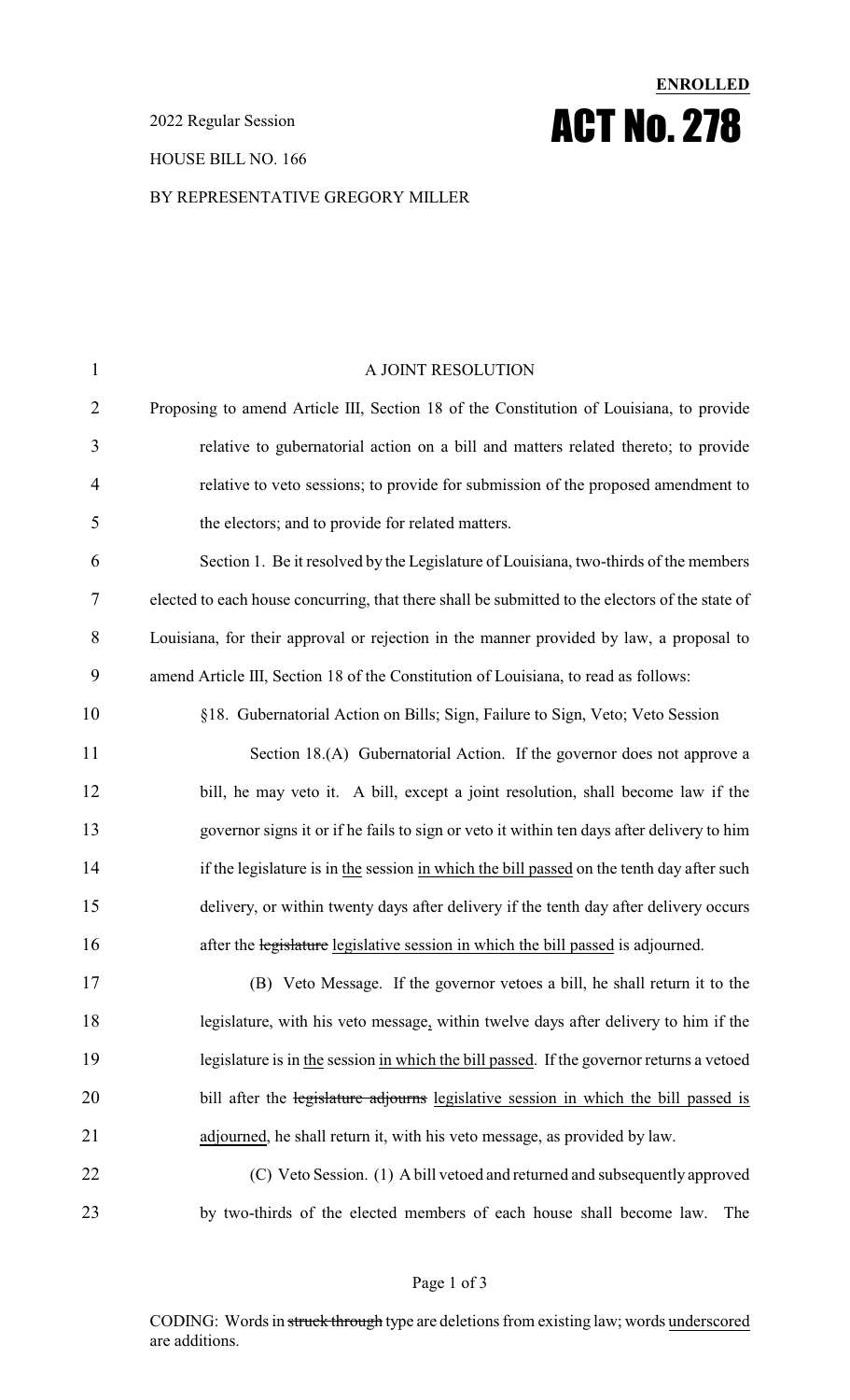# HB NO. 166 **ENROLLED**

| $\mathbf{1}$   | legislature shall meet in veto session in the state capital at noon on the fortieth day        |
|----------------|------------------------------------------------------------------------------------------------|
| $\overline{2}$ | following final adjournment of the most recent each session in which a bill that               |
| 3              | finally passed was vetoed, to consider all bills passed during that session that were          |
| $\overline{4}$ | vetoed by the governor and that were not reconsidered by the house of origin during            |
| 5              | the session in which the bill passed. If the fortieth day falls on Sunday, the session         |
| 6              | shall convene at noon on the succeeding Monday. No veto session shall exceed five              |
| 7              | calendar days, and any veto session may be finally adjourned prior to the end of the           |
| 8              | fifth day upon a vote of two-thirds of the elected members of each house.                      |
| 9              | (2) No veto session shall be held if a majority of the elected members of                      |
| 10             | either house declare in writing that a veto session is unnecessary. The declaration            |
| 11             | must be received by the presiding officer of the respective houses at least five days          |
| 12             | prior to the day on which the veto session is to convene.                                      |
| 13             | (3) If a veto session is to be held and the time period for the conduct of the                 |
| 14             | veto session occurs during a regular or extraordinary session of the legislature, the          |
| 15             | legislature may reconsider all bills vetoed by the governor and not previously                 |
| 16             | reconsidered by the legislature as part of the business of the regular or extraordinary        |
| 17             | session during the time period set forth in Subparagraph (1) of this Paragraph                 |
| 18             | without the necessity of convening or adjourning a separate veto session.                      |
| 19             | Section 2. Be it further resolved that if this proposed amendment is approved by a             |
| 20             | majority of the voters voting thereon in the state, it shall become effective on January 8,    |
| 21             | 2024.                                                                                          |
| 22             | Section 3. Be it further resolved that this proposed amendment shall be submitted              |
| 23             | to the electors of the state of Louisiana at the statewide election to be held on November 18, |
| 24             | 2023.                                                                                          |
| 25             | Section 4. Be it further resolved that on the official ballot to be used at the election,      |
| 26             | there shall be printed a proposition, upon which the electors of the state shall be permitted  |
| 27             | to vote YES or NO, to amend the Constitution of Louisiana, which proposition shall read as     |
| 28             | follows:                                                                                       |
| 29             | Do you support an amendment to clarify that the timing of gubernatorial                        |
| 30             | action on a bill and his return of a vetoed bill to the legislature is based upon              |

# Page 2 of 3

CODING: Words in struck through type are deletions from existing law; words underscored are additions.